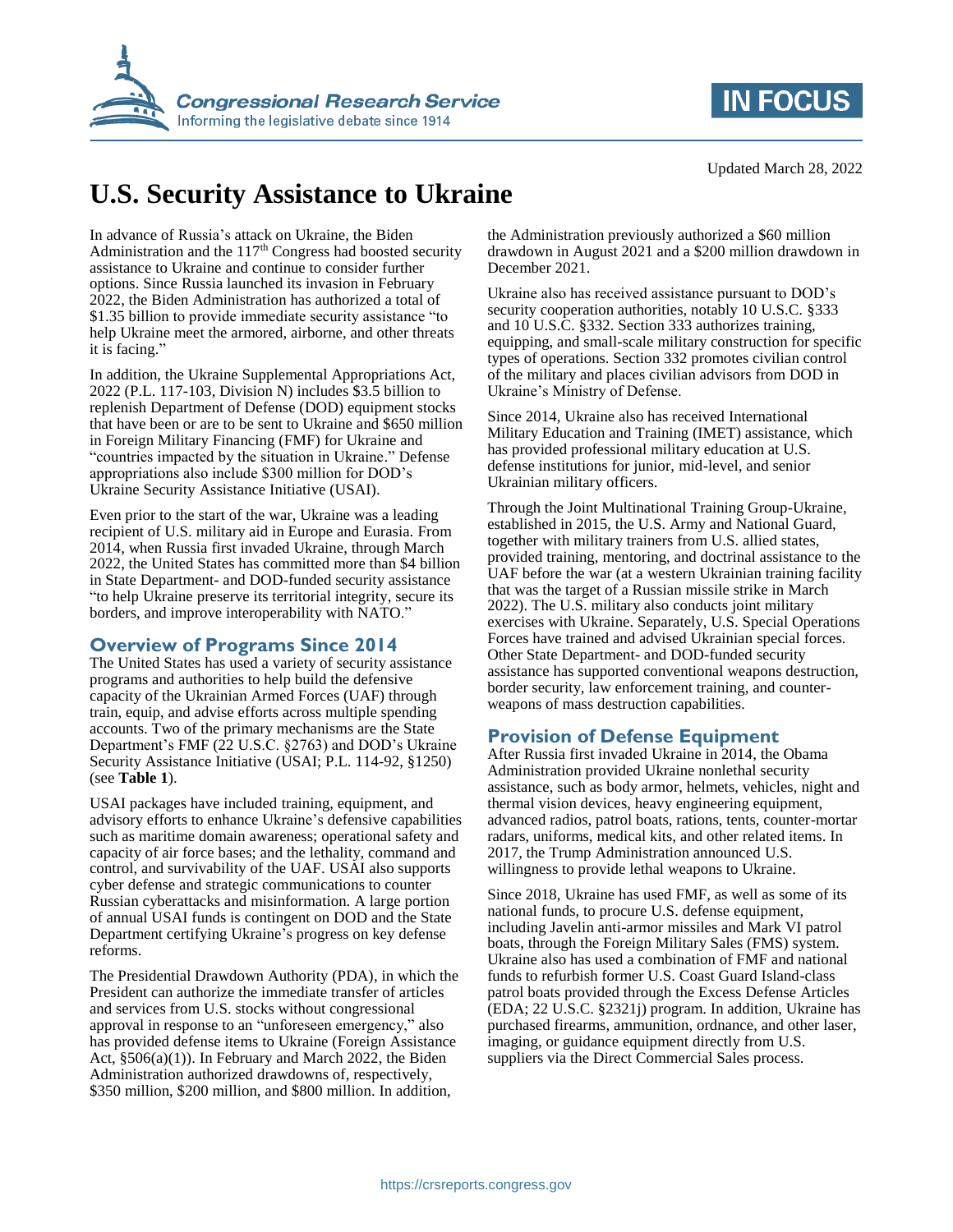### <span id="page-1-0"></span>**Table 1. Primary U.S. Security Assistance to Ukraine, FY2015-FY2022**

(selected account allocations, in millions of dollars)

|                                        | <b>FY2015</b> | <b>FY2016</b> | <b>FY2017</b> | <b>FY2018</b> | <b>FY2019</b> | <b>FY2020</b> | <b>FY2021</b>  | FY2022         |
|----------------------------------------|---------------|---------------|---------------|---------------|---------------|---------------|----------------|----------------|
| Foreign Military Financing             | 47.0          | 85.0          | 99.0          | 95.0          | 15.0          | 15.0          | $115.0$ (est.) | $115.0$ (reg.) |
| Ukraine Security Assistance Initiative | $\sim$        | 226.5         | 148.6         | 195.5         | 214.8         | 256.7         | 275.0 (est.)   | 300.0 (appr.)  |

**Sources:** State Department Congressional Budget Justifications, Defense Department Budget Requests, and H.R. 2471.

**Notes:** Amount does not include security and nonproliferation assistance periodically provided via other accounts.

According to DOD, USAI packages have provided sniper rifles, rocket-propelled grenade launchers, counter-artillery radars, Mark VI patrol boats, electronic warfare detection and secure communications, satellite imagery and analysis capability, counter-unmanned aerial systems, air surveillance systems to monitor sovereign airspace, night vision devices, and equipment to support military medical treatment and combat evacuation procedures.

According to the White House, recent PDA packages have included Javelins and other anti-armor systems, Stinger anti-aircraft systems, tactical unmanned aerial systems, grenade launchers, small arms, various calibers of ammunition, and other essential nonlethal equipment. In addition, the Biden Administration notified Congress of its intent to redirect Mi-17 helicopters originally for Afghanistan through the EDA program.

Several NATO and European Union (EU) members also have provided weapons and other military assistance to Ukraine either immediately prior to or following Russia's invasion. In addition, the Biden Administration has authorized third-party transfers of U.S. defense articles and equipment from NATO and EU members to Ukraine.

## **Discussion on Future Assistance**

Since 2014, U.S. policy increasingly emphasized supporting the UAF's ability to deter Russia and defend its territorial integrity. Much of U.S. assistance has been focused on providing systems and capabilities that Ukraine's domestic defense industry cannot produce, as well as on increasing UAF resilience and ability to sustain combat operations. Before the war, the U.S. government had sent teams to evaluate Ukrainian abilities and needs. U.S. officials have continued, since the start of the war, to receive requests from Ukraine for greater assistance. Ukrainian officials have expressed interest in acquiring advanced systems, including fighter aircraft, anti-ship, and additional air defense and anti-missile capabilities.

#### **Recent Legislation**

Prior to and immediately following Russia's attack on Ukraine, Congress has authorized or proposed increased funding levels for existing security assistance authorities and introduced multiple bills aimed at bolstering Ukraine's defensive capabilities.

In addition to the Ukraine Supplemental Appropriations Act, recently proposed legislation prioritizes Ukraine within existing mechanisms for the transfer, expedited procurement, and lease of defense items. The Defending Ukraine Sovereignty Act (DUSA) (S. 3488; H.R. 6470) would prioritize Ukraine over other countries for the transfer of defense articles through EDA in FY2022. The Never Yielding Europe's Territory (NYET) Act of 2022 (S. 3652; H.R. 6742) and the Guaranteeing Ukrainian Autonomy by Reinforcing its Defense (GUARD) Act (S. 3407; H.R. 6367) would add Ukraine to the list of priority

countries for EDA during FY2022-FY2023 and FY2022- FY2026, respectively.

The H.R. 6367 version of the GUARD Act also would temporarily allow for certain privileges, such as shorter congressional review periods and higher dollar thresholds in the FMS process, and would require the Administration to submit a strategy to encourage, reimburse, or otherwise incentivize third countries to donate excess defense equipment to Ukraine. The H.R. 6742 version of the NYET Act would include provisions to temporarily expedite the congressional review of arms sales to Ukraine.

DUSA would also require the State Department to report on plans to retransfer defense articles previously allocated for Afghanistan. The Ukraine Emergency Appropriations Act of 2022 (S. 3724) would appropriate \$1 billion to transfer small arms and light weapons previously allocated for the Afghan security forces, as well as additional U.S. defense equipment, to Ukraine.

DUSA and the NYET Act urge the U.S. government to utilize its lease authority, including no-cost leases. The Ukraine Democracy Defense Lend-Lease Act of 2022 (S. 3522; H.R. 6753) would modify provisions in the Lease of Defense Articles authority (22 U.S.C. §2796) to exclude Ukraine from certain requirements such as reimbursement.

The NYET Act would establish a Ukraine resistance fund to provide U.S. defense items and training to Ukraine's security forces and "appropriately vetted Ukrainian groups and individuals." The Supplying Ukraine with Provisions to Protect against Ongoing Russian Threats (SUPPORT) Act (H.R. 6777) would expand U.S. security assistance and intelligence sharing to a Ukrainian insurgency.

### **Potential Considerations for Congress**

Some factors that could affect the speed of transfers include procurement type, equipment availability and location, and logistical, transportation, and technology release considerations. Additionally, as some of the bills discussed above address, higher dollar value thresholds and shorter or waived congressional review periods could potentially speed up the delivery of equipment.

Congress may consider what weapon systems Ukrainian forces are using most effectively and their ability to rapidly utilize new or more advanced systems. New systems can require time to train personnel, integrate into operational plans, deploy, and maintain. Congress also may consider whether providing more sophisticated weaponry risks further military escalation, including the potential for Russia to attack NATO member states to prevent support from reaching Ukraine.

**Christina L. Arabia**, Analyst in Security Assistance, Security Cooperation and the Global Arms Trade **Andrew S. Bowen**, Analyst in Russian and European Affairs